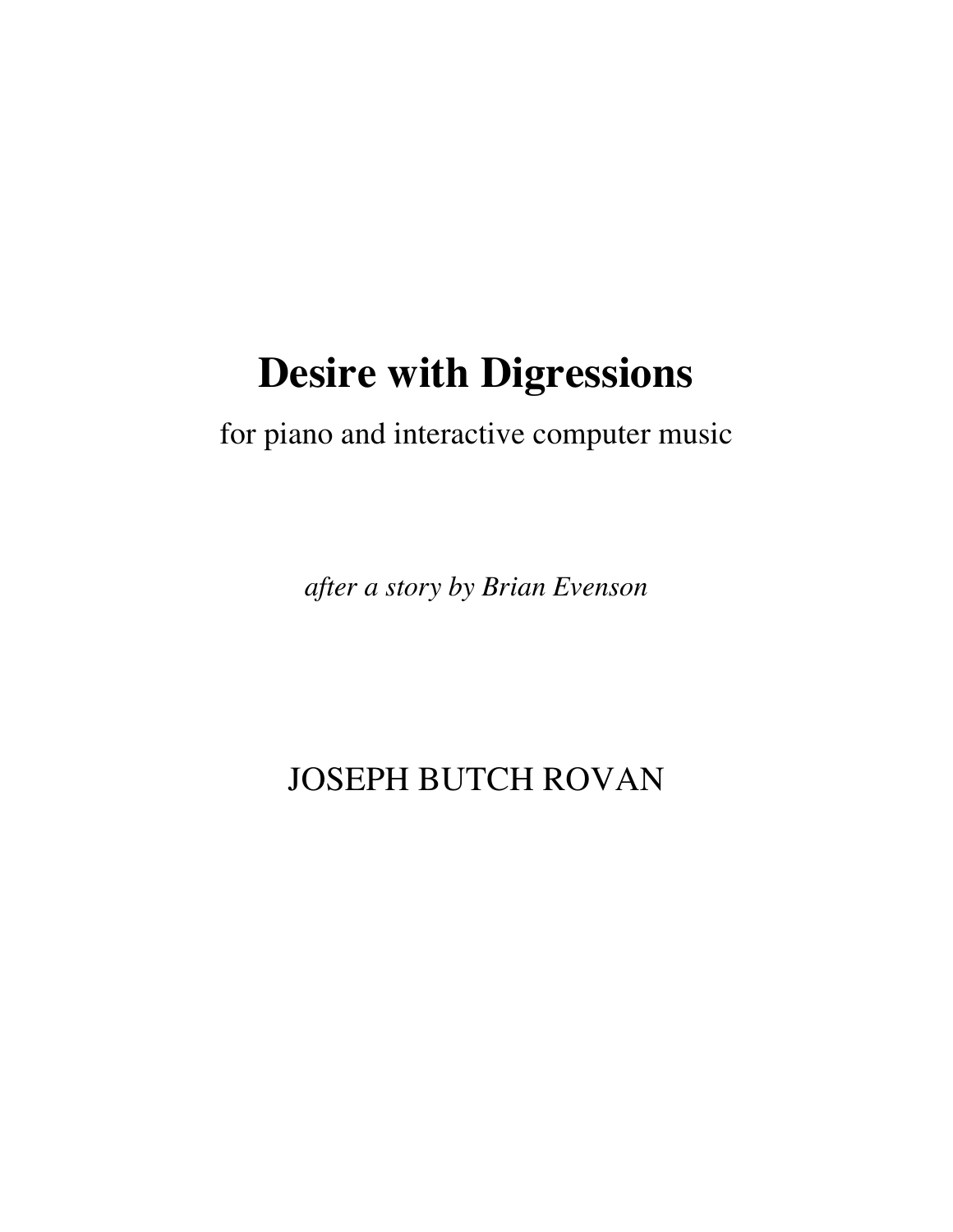### **Desire with Digressions Joseph Butch Rovan**

#### **TECHNICAL REQUIREMENTS**

#### **INTERACTIVE COMPUTER MUSIC**

- Macintosh or Wintel computer
- Audio interface (recommended: RME or MOTU)
	- for multichannel spatialization, an interface with 4 or 8 outputs is required
	- electronics is performable in stereo
- Custom MaxMSP application (available from the composer)
- Microphone(s) for the piano (summed to mono for send to computer)
- Mixing board and sound system (stereo minimum, 8-channel preferred)

#### **SIGNAL PATH:**

piano mic(s) ----> mixing board AUXILIARY SEND ---> audio interface input LEFT (or input 1)

audio interface outputs --> mixing board --> speakers

*MIXING NOTES:*

*1) The dry signal of the piano is not routed through the computer; in order to balance the dry signal of the piano, use the mixer mic channel(s) if needed.* 

*2) The AUXILIARY SEND should be set to "pre-fader" operation.*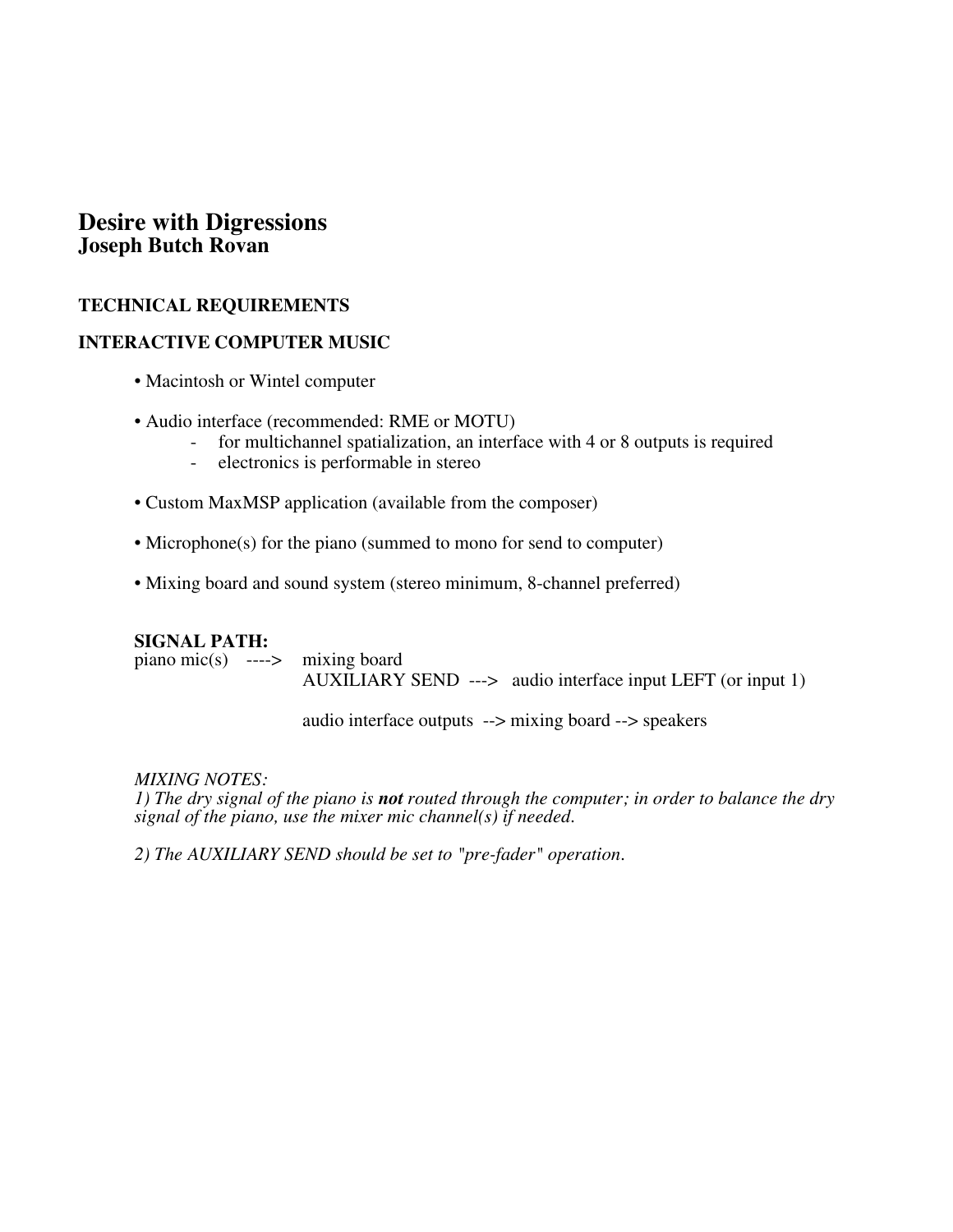### Desire with Digressions Butch Rovan

#### for Bruce Brubaker

*after a story by Brian Evenson*

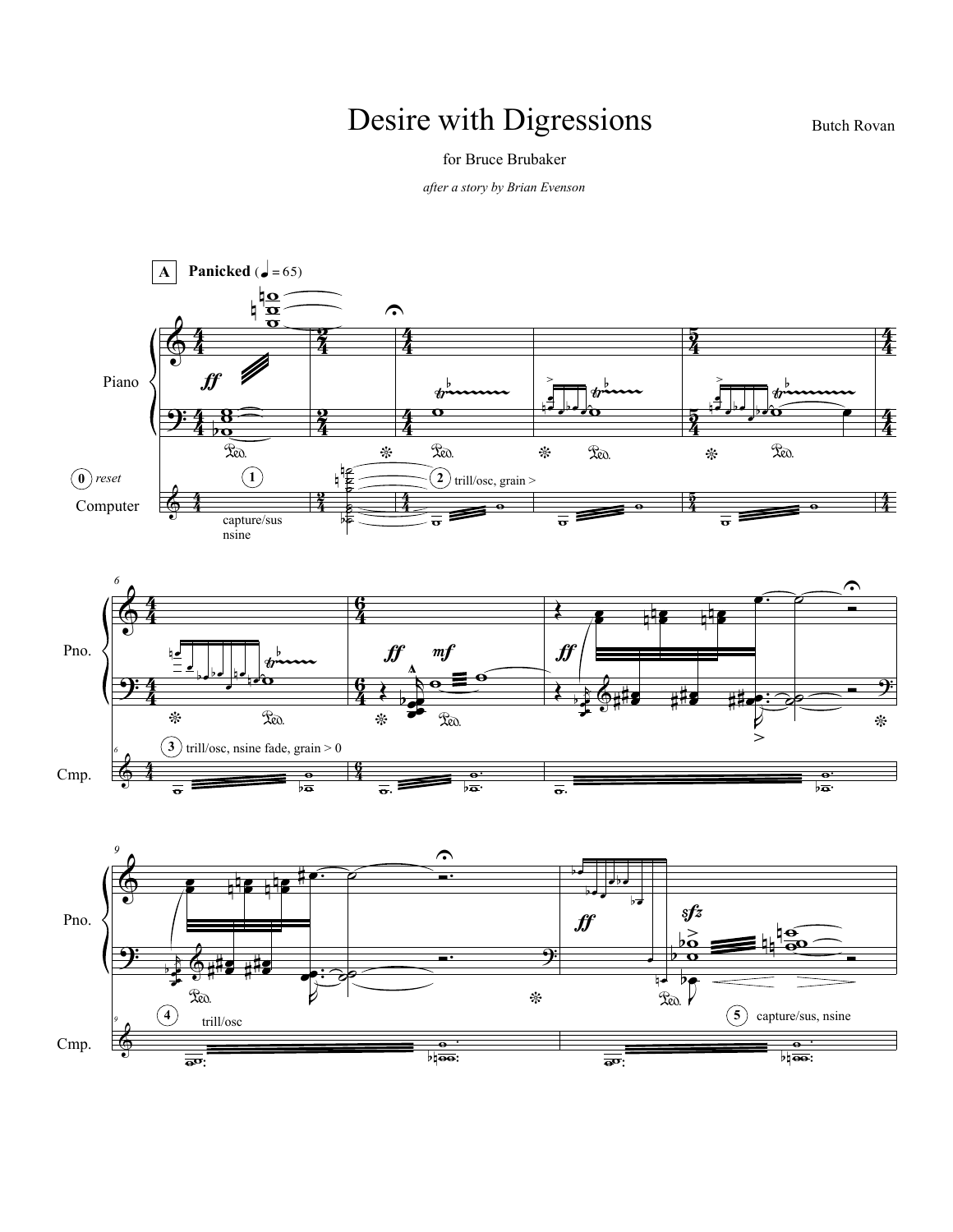





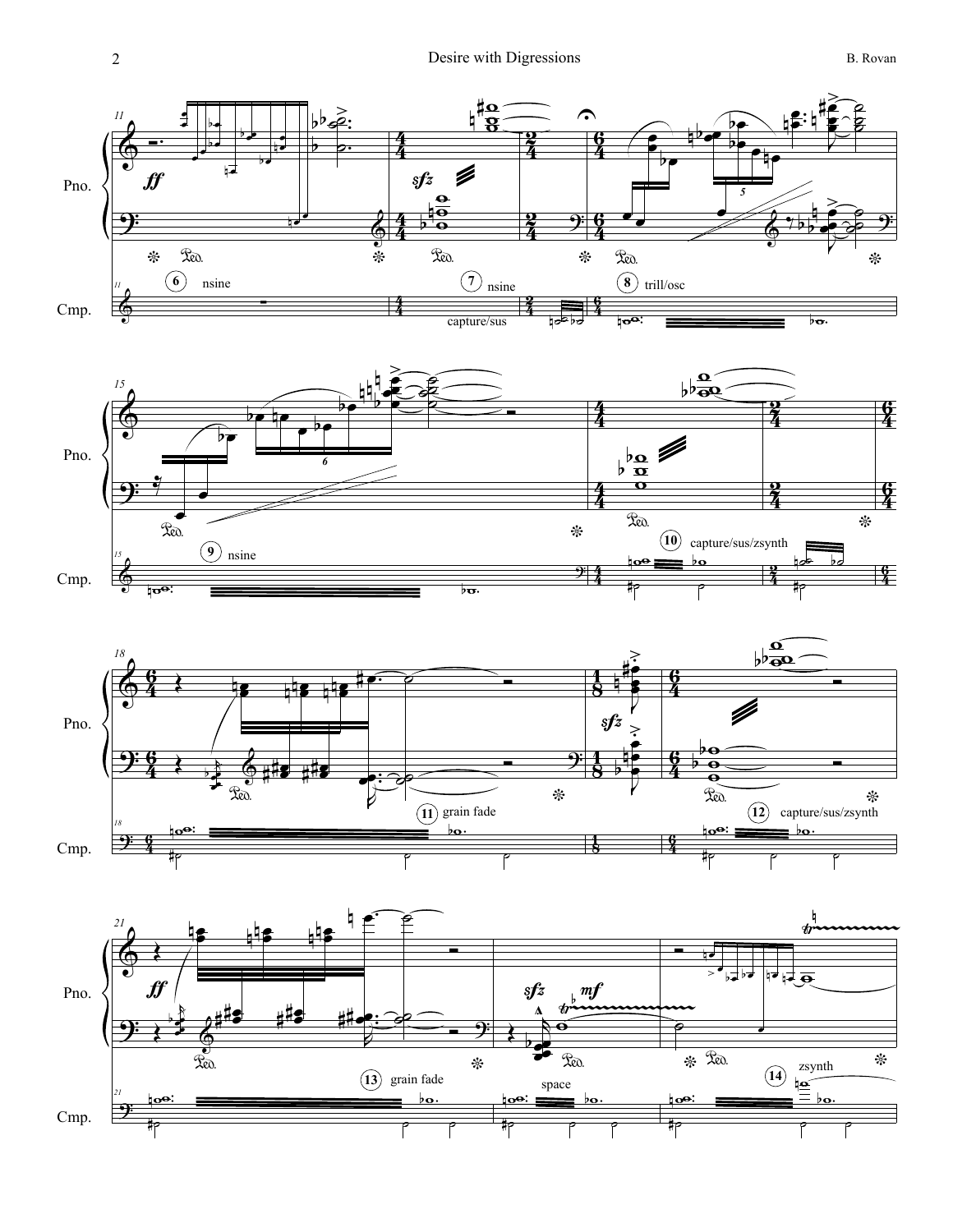

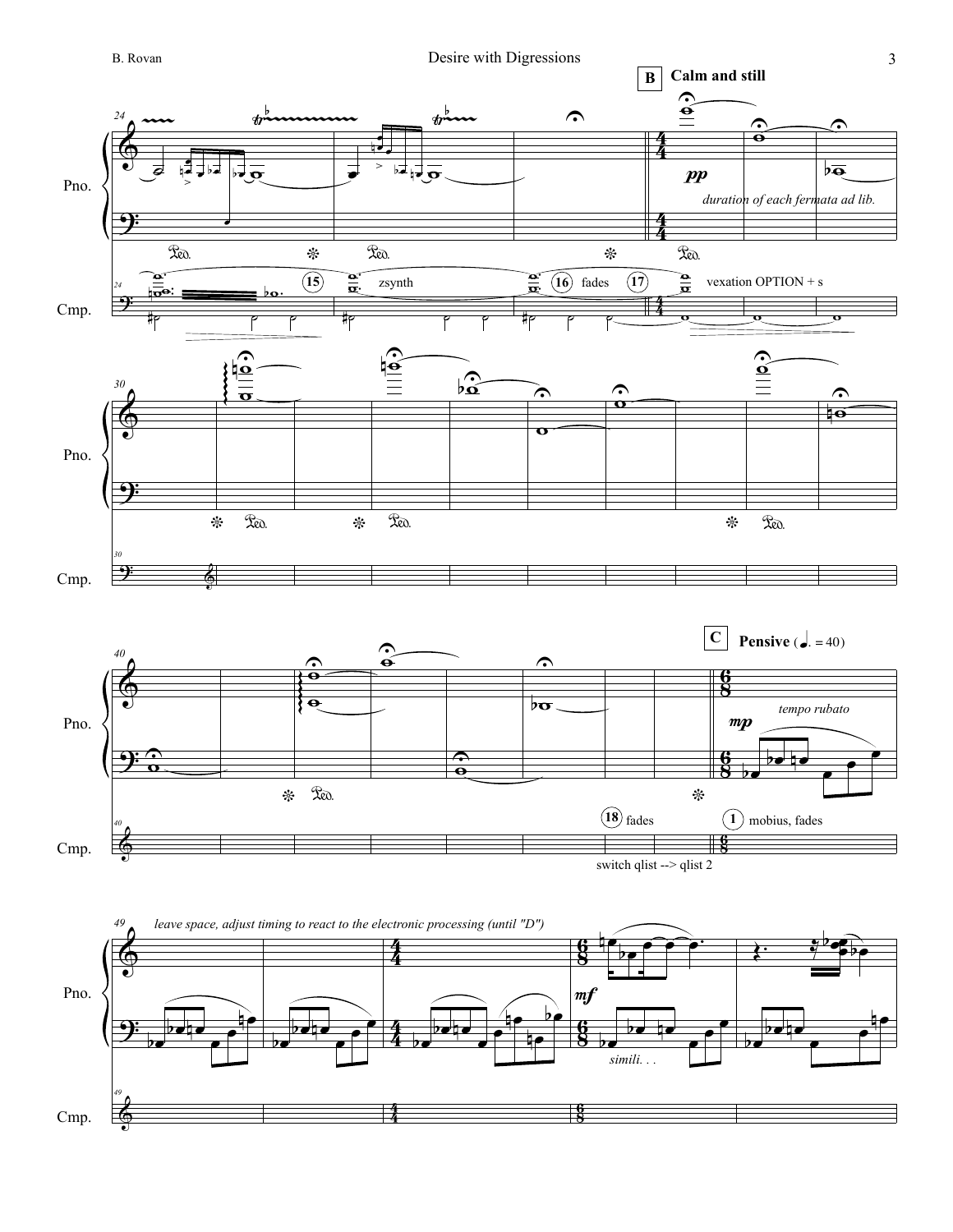





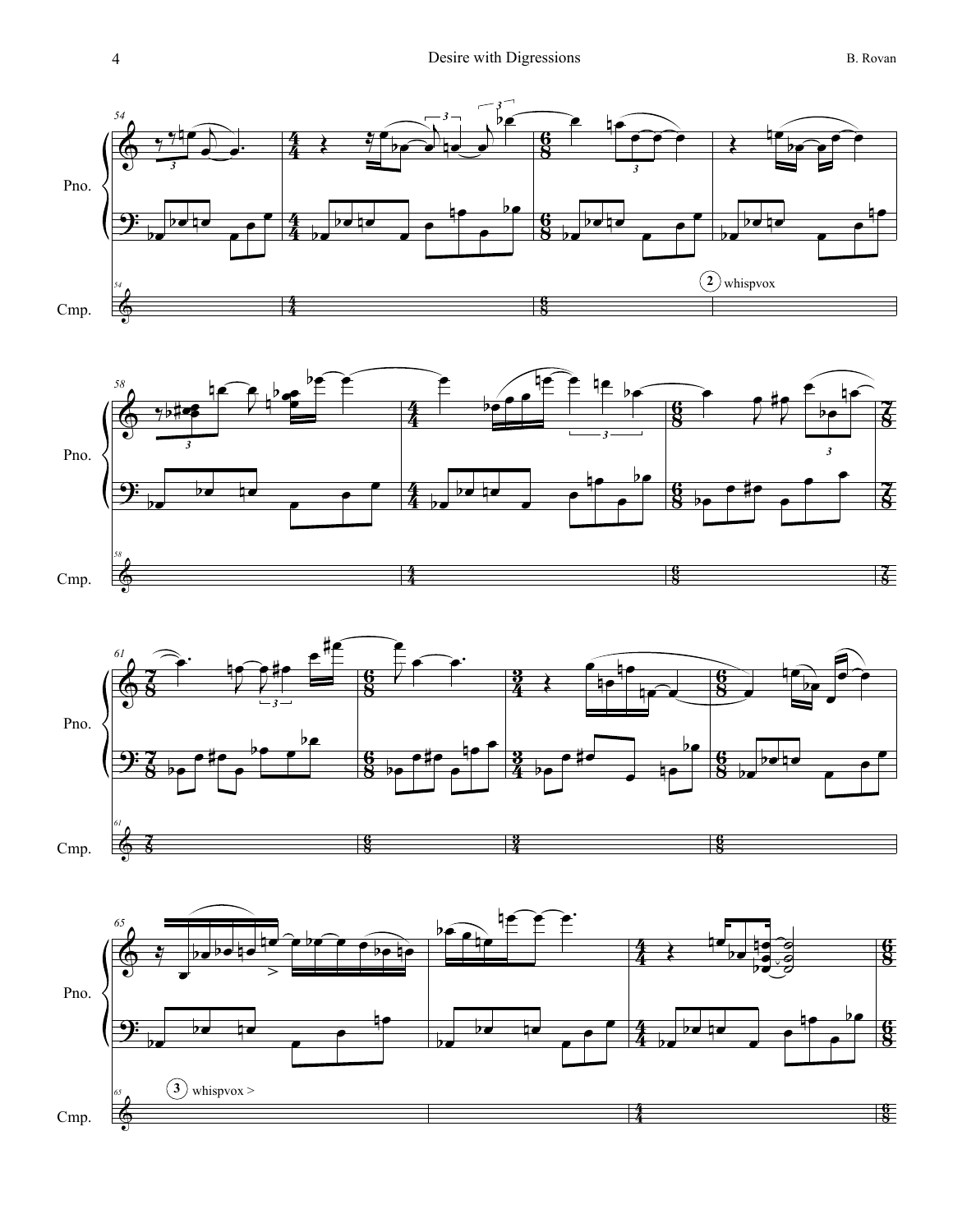

4

4



 $\Phi$ 

4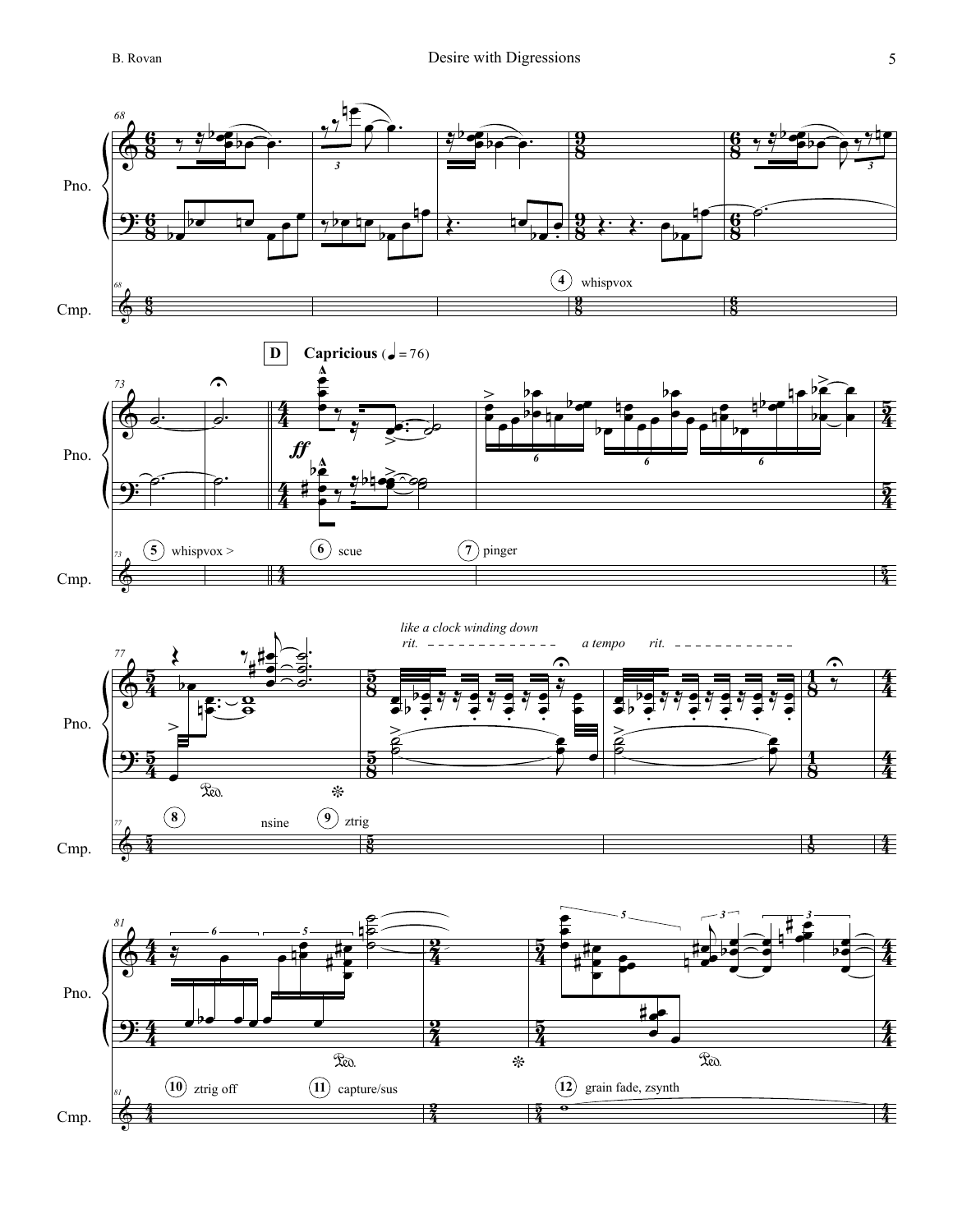





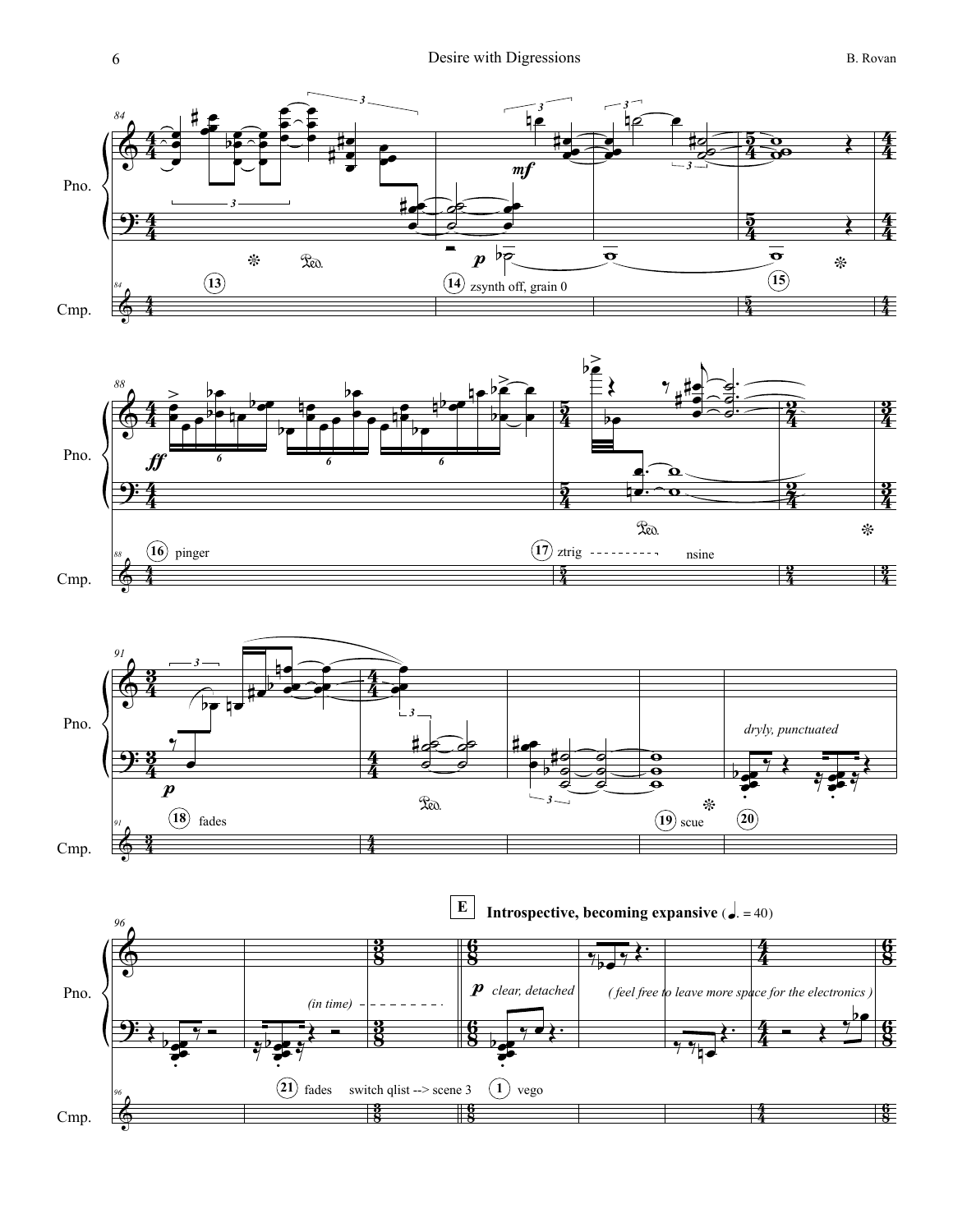





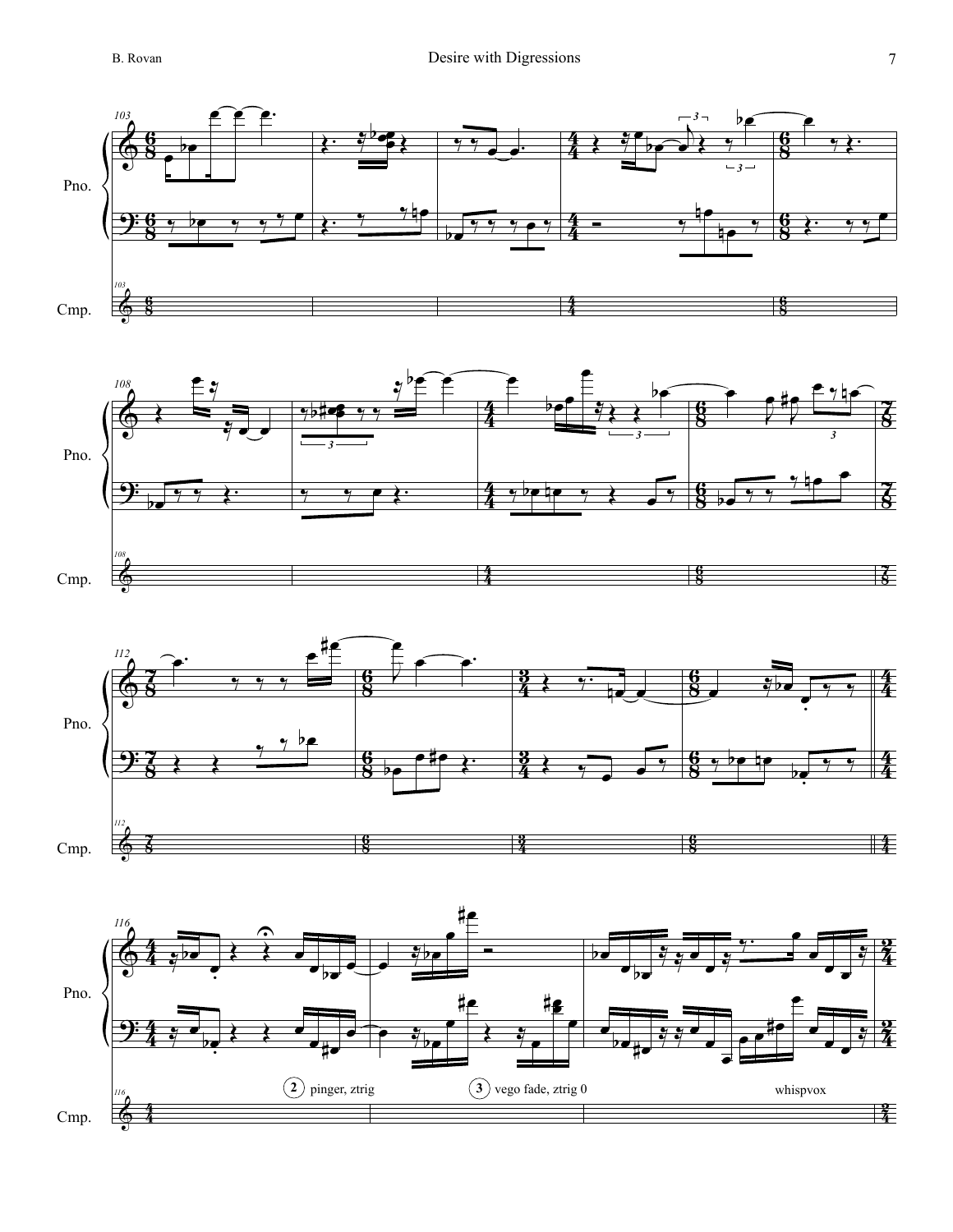

![](_page_9_Figure_3.jpeg)

![](_page_9_Figure_4.jpeg)

![](_page_9_Figure_5.jpeg)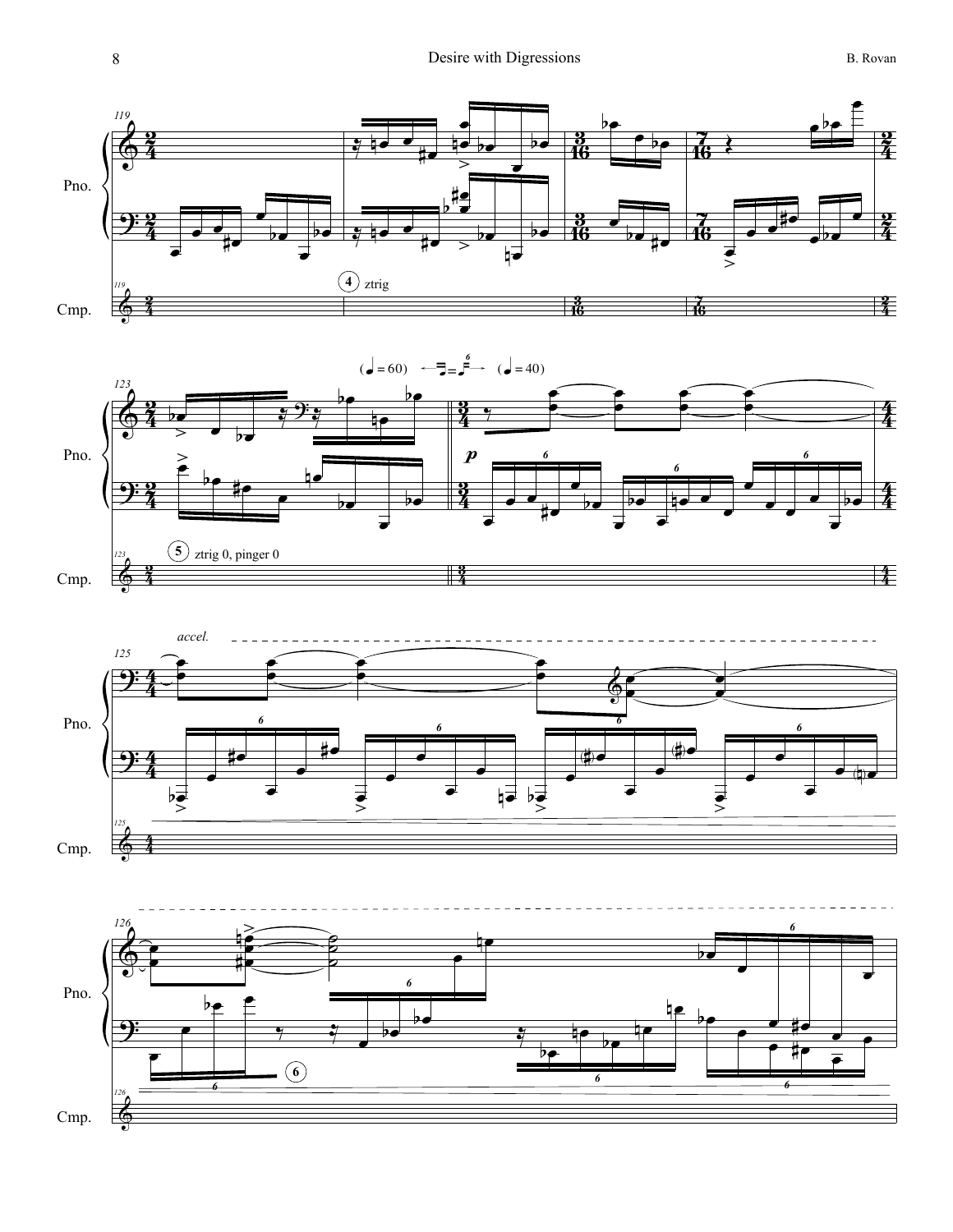![](_page_10_Figure_0.jpeg)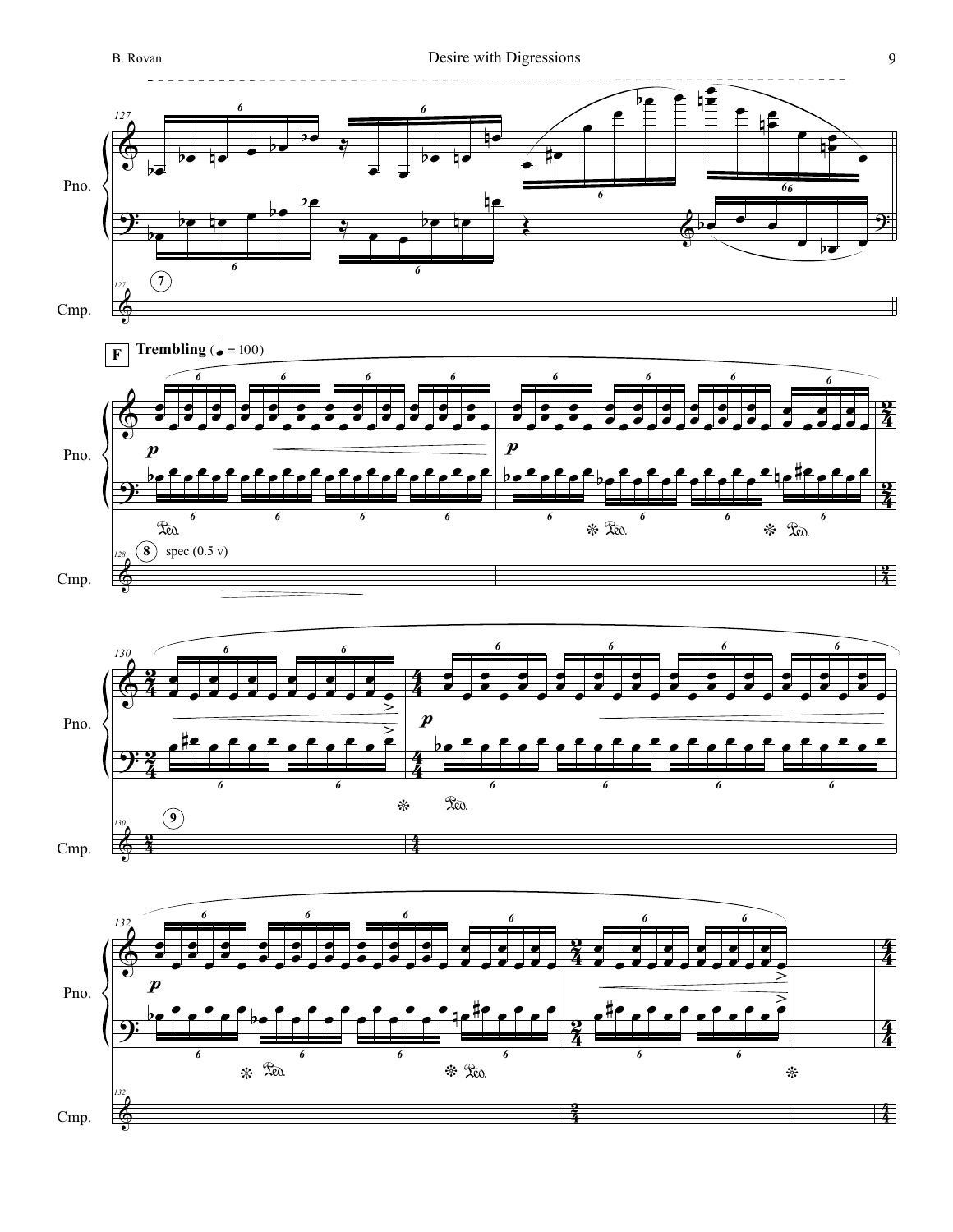![](_page_11_Figure_1.jpeg)

![](_page_11_Figure_2.jpeg)

![](_page_11_Figure_3.jpeg)

![](_page_11_Figure_4.jpeg)

![](_page_11_Figure_5.jpeg)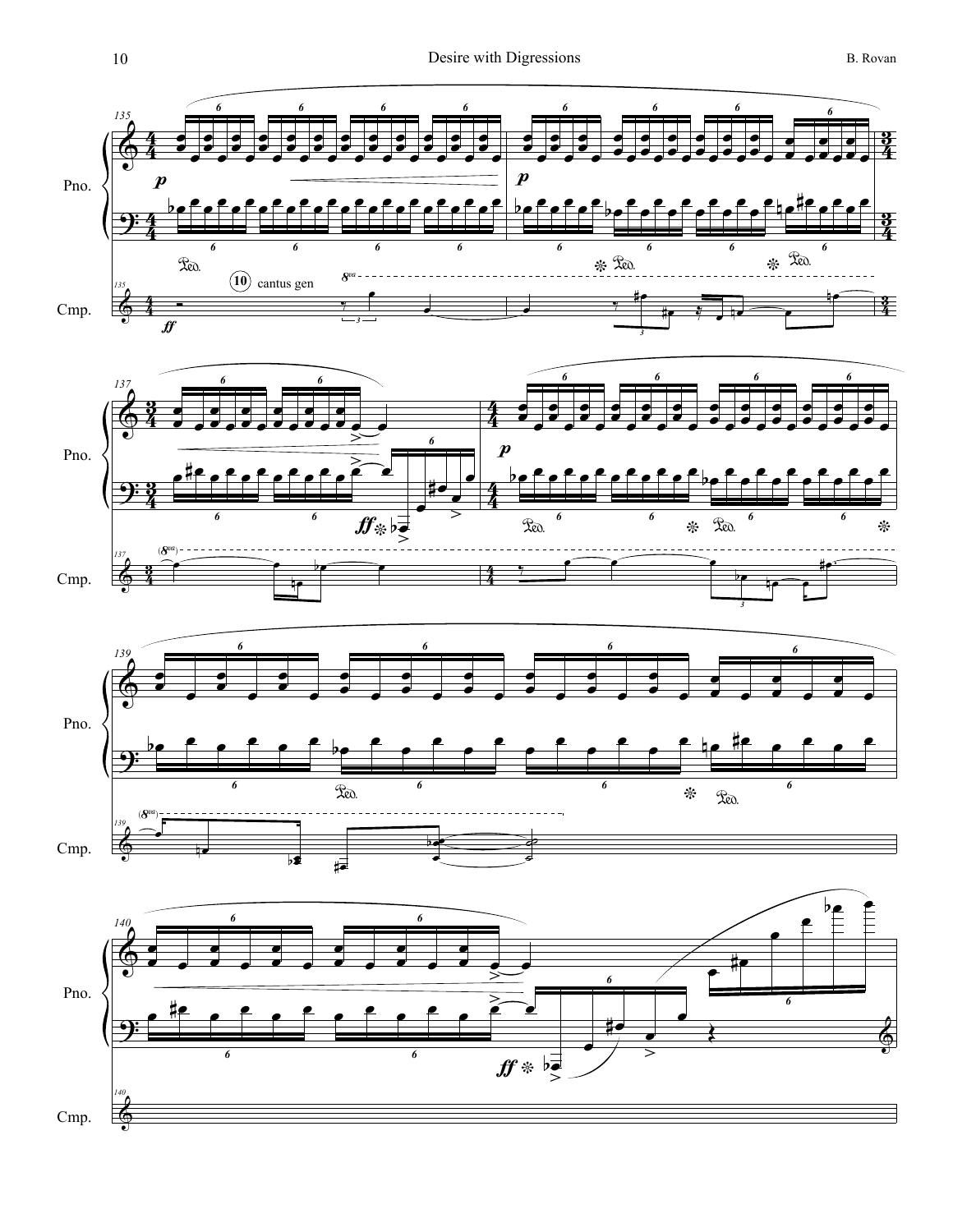![](_page_12_Figure_2.jpeg)

![](_page_12_Figure_3.jpeg)

![](_page_12_Figure_4.jpeg)

![](_page_12_Figure_5.jpeg)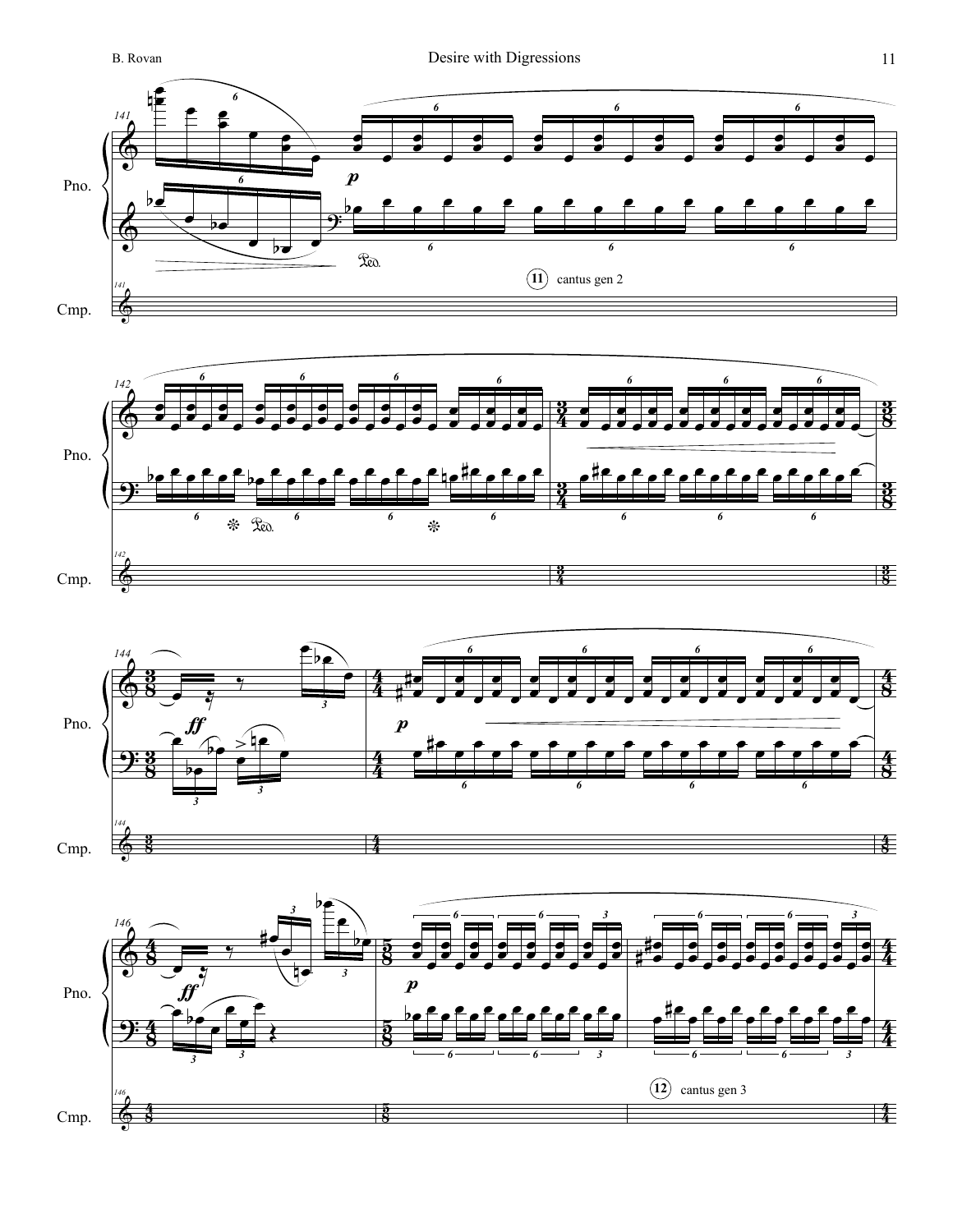![](_page_13_Figure_2.jpeg)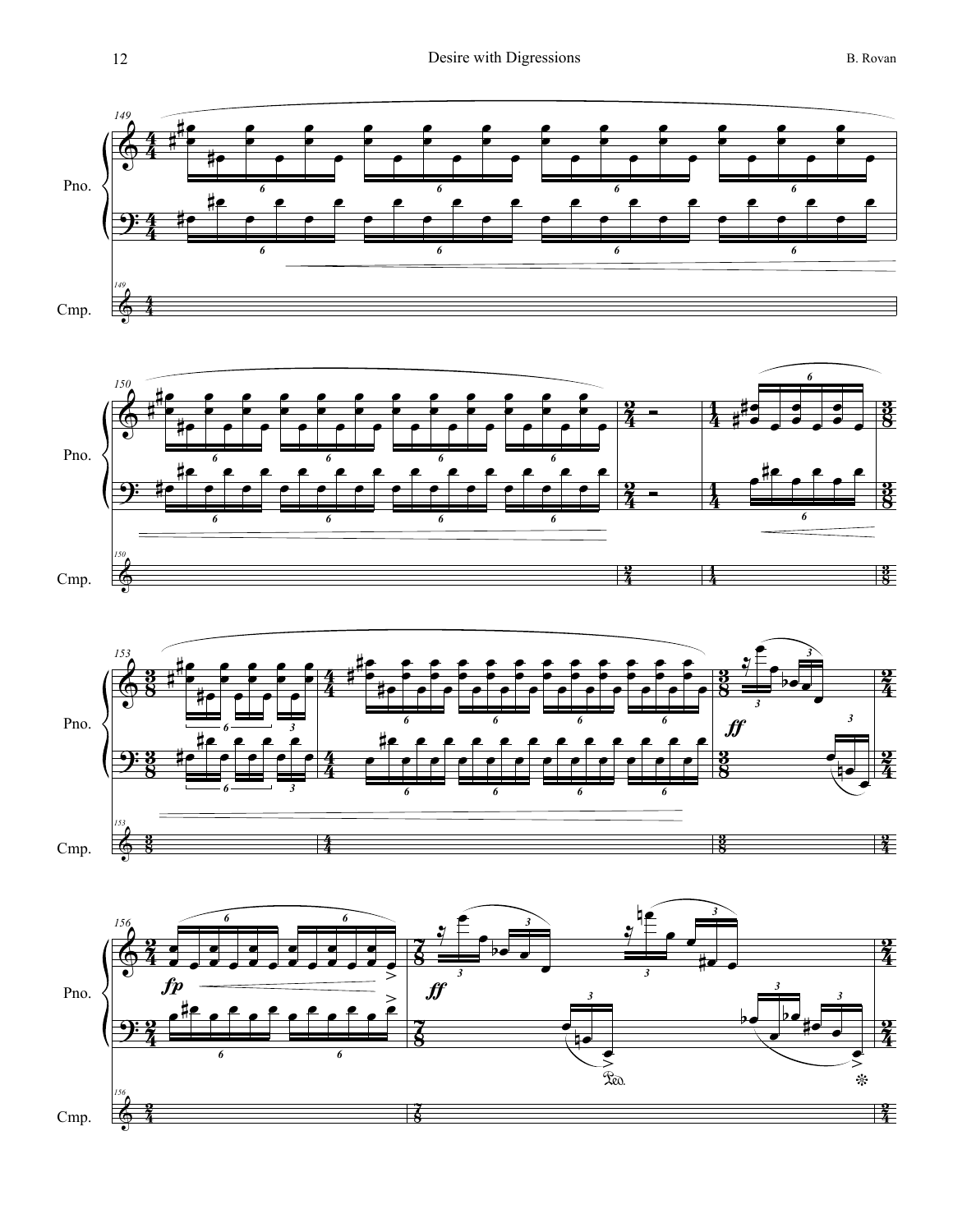![](_page_14_Figure_2.jpeg)

![](_page_14_Figure_3.jpeg)

![](_page_14_Figure_4.jpeg)

![](_page_14_Figure_5.jpeg)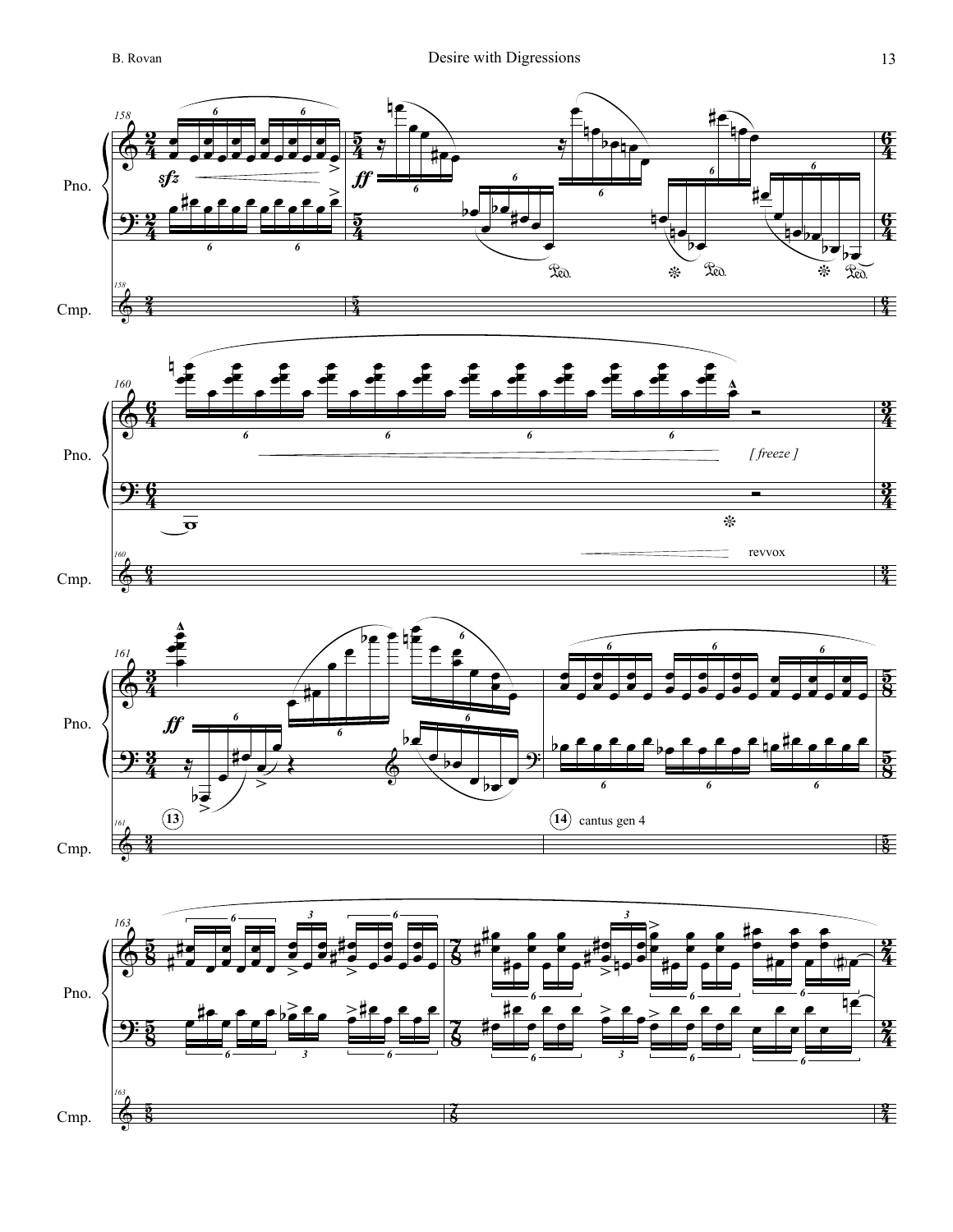![](_page_15_Figure_2.jpeg)

![](_page_15_Figure_3.jpeg)

![](_page_15_Figure_4.jpeg)

![](_page_15_Figure_5.jpeg)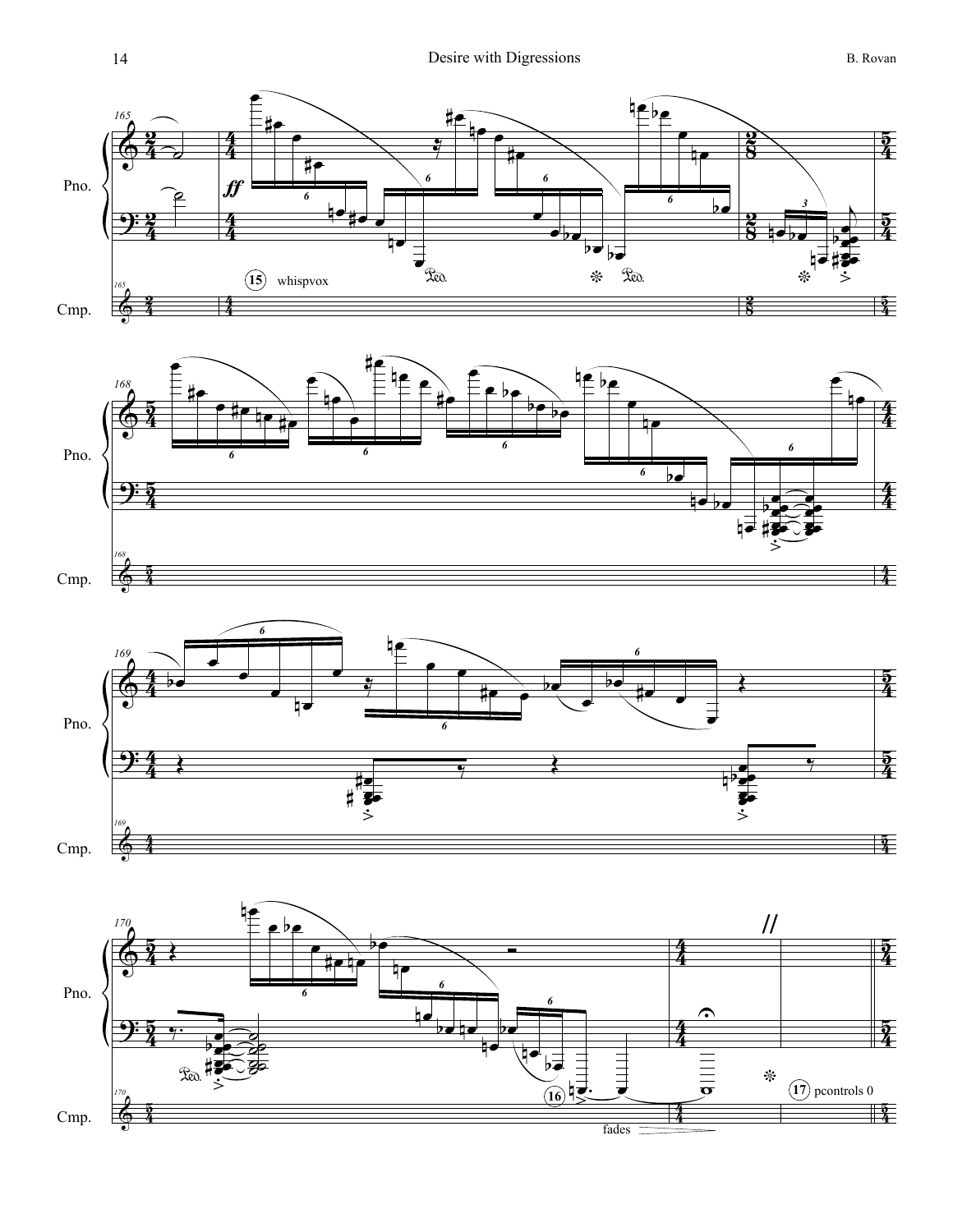![](_page_16_Figure_0.jpeg)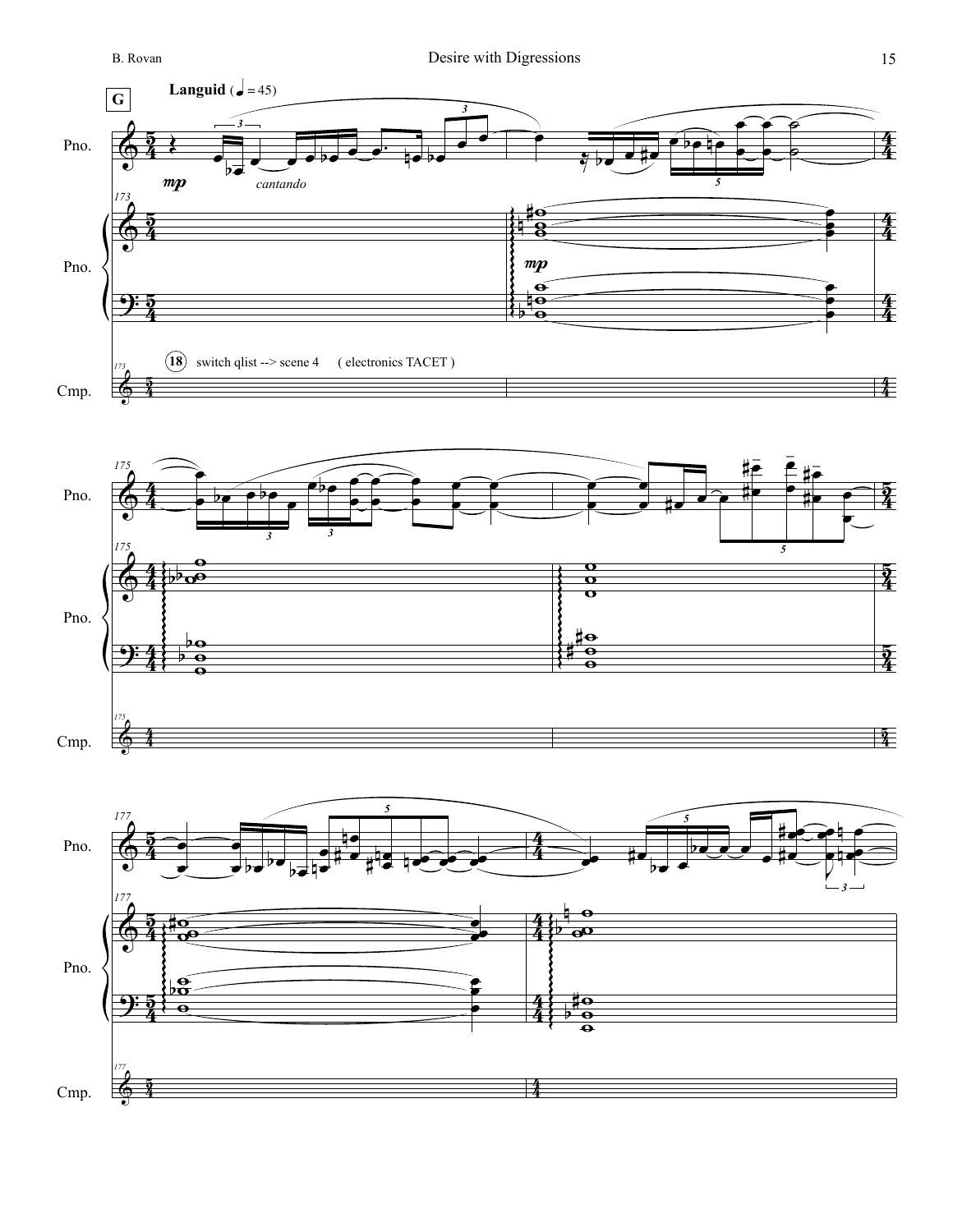![](_page_17_Figure_2.jpeg)

*\* performance note: material for each "SET" section can be performed flexibly, adding rests, repeating material, or using material as a basis for improvisation. Cue computer operator for transition to next "SET". (The "groove generator" continues under all SETs.)*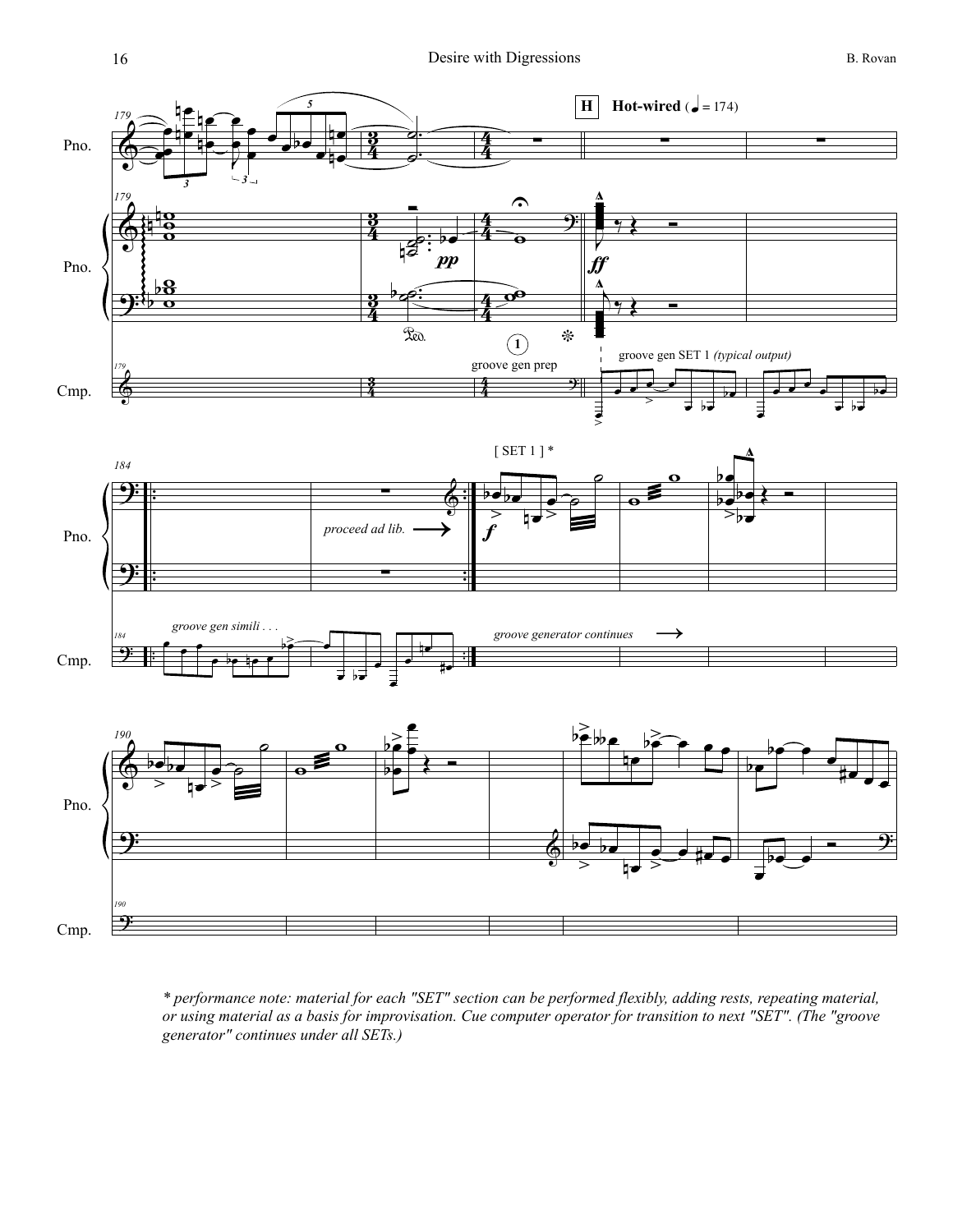![](_page_18_Figure_2.jpeg)

![](_page_18_Figure_3.jpeg)

![](_page_18_Figure_4.jpeg)

![](_page_18_Figure_5.jpeg)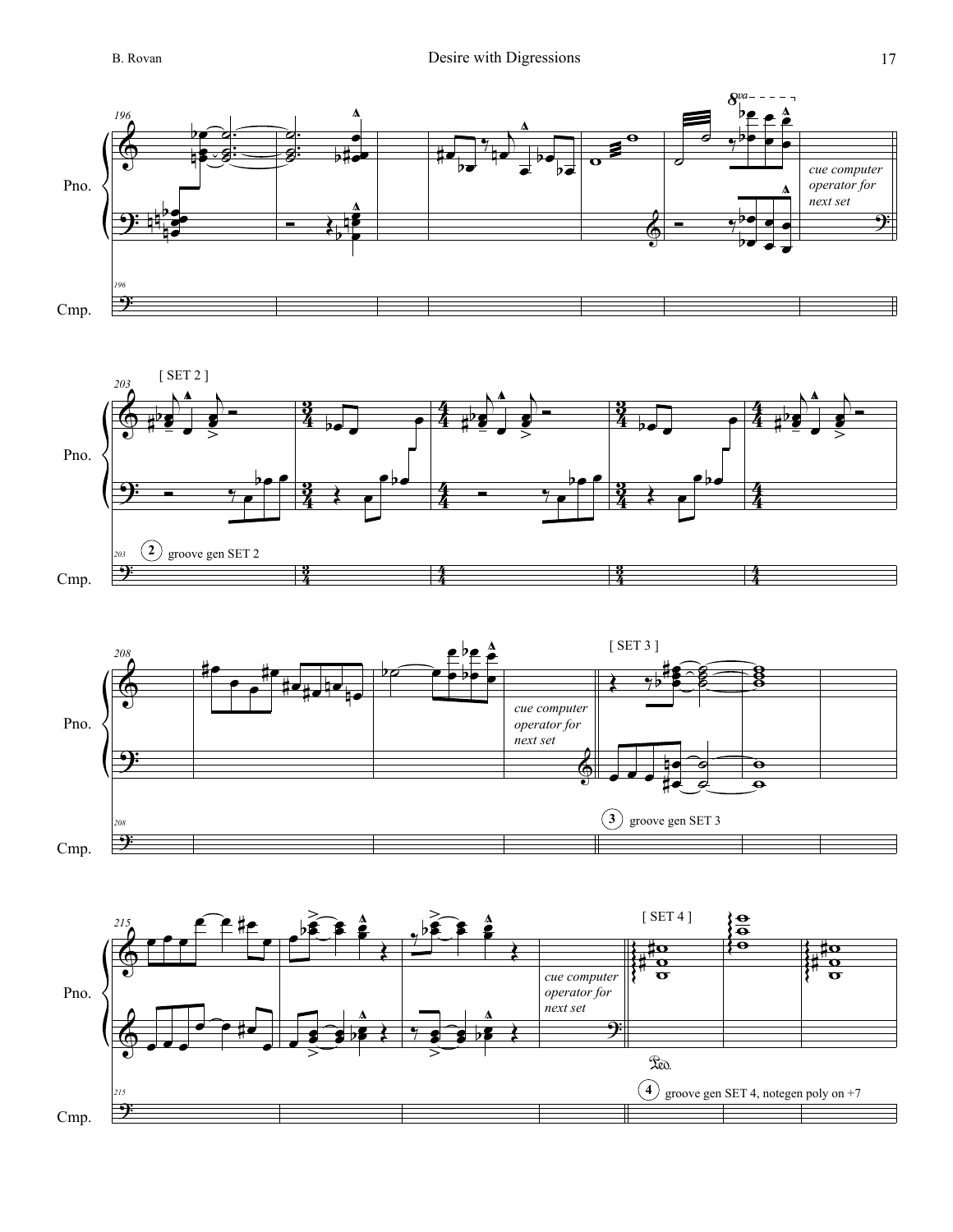![](_page_19_Figure_1.jpeg)

![](_page_19_Figure_2.jpeg)

Pno.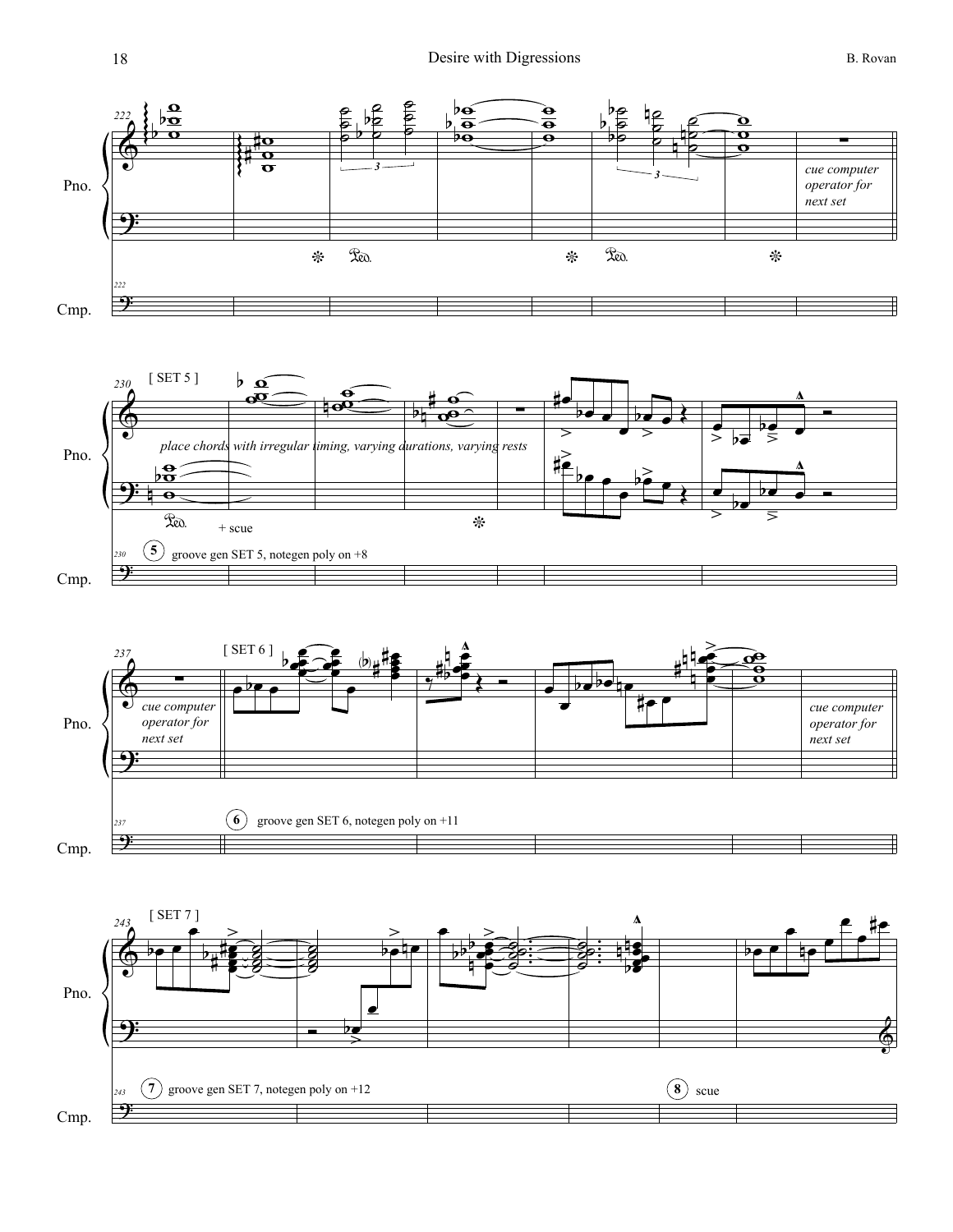![](_page_20_Figure_2.jpeg)